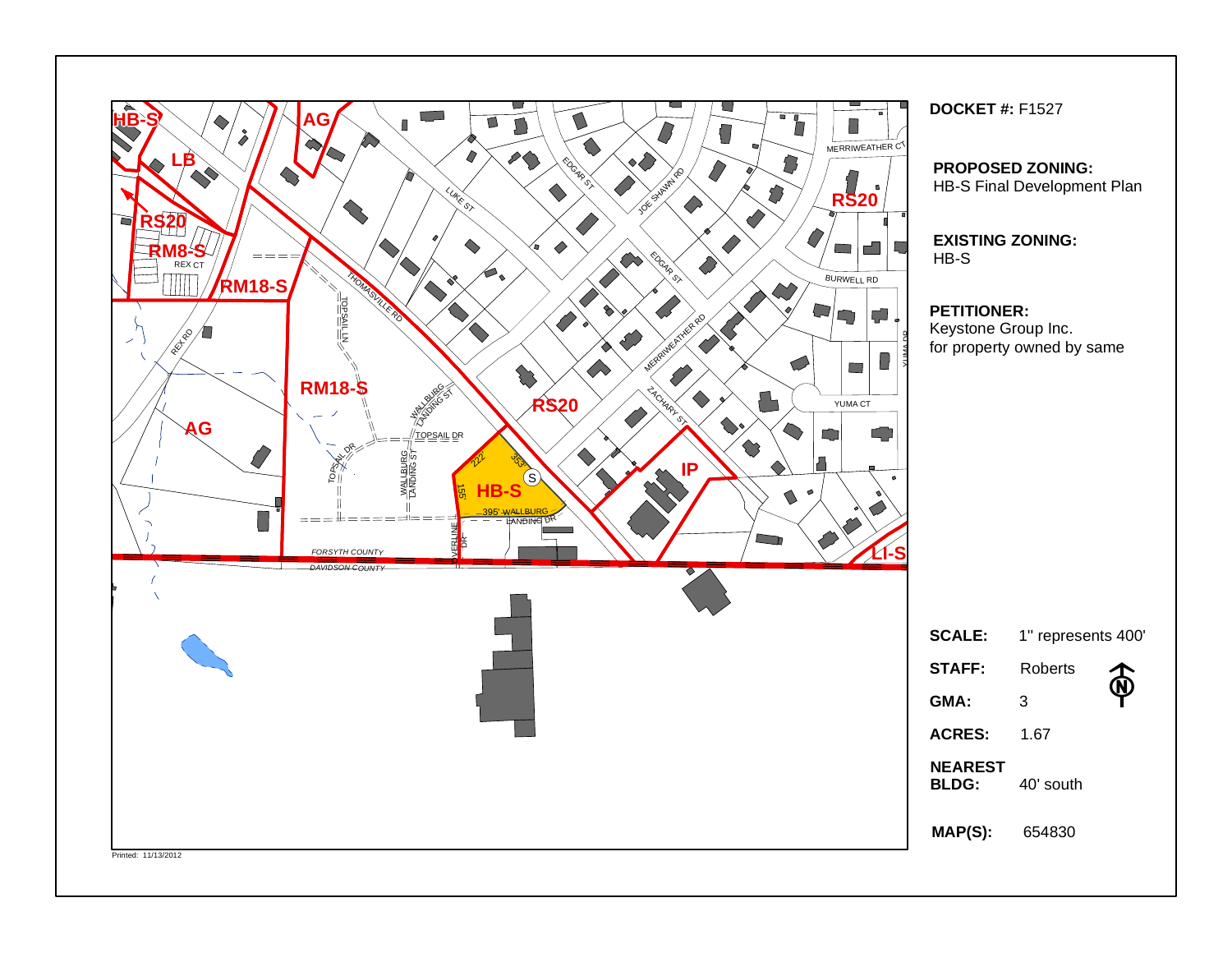## **CITY-COUNTY PLANNING BOARD DRAFT STAFF REPORT**

| PETITION INFORMATION<br>$F-1527$<br><b>Gary Roberts, Jr. AICP</b><br>Keystone Group, Inc<br>Same<br>PIN # 6853-50-9819<br>4451 Wallburg Landing Drive<br>Final Development Plan in a HB-S TWO PHASE zoned site.<br>The petitioner is requesting Final Development Plan in a HB-S TWO<br>PHASE zoned site for a Restaurant (with drive-through service)<br>The approved uses for the site are:<br>• Agricultural Production, Crops; Agricultural Production, Livestock;<br>Arts and Crafts Studio; Building Materials Supply; Convenience Store;<br>Food and Drug Store; Fuel Dealer; Furniture and Home Furnishings<br>Store; Motorcycle Dealer; Nursery, Lawn and Garden Supply Store,<br>Retail; Restaurant (without drive-through service); Restaurant (with<br>drive-through service); Retail Store; Shopping Center; Banking and<br>Financial Services; Bed and Breakfast; Building Contractor, General;<br>Car Wash; Funeral Home; Hotel or Motel; Motor Vehicle, Rental and<br>Leasing; Offices; Services A; Services B; Storage Services, Retail; |                                                                                                                                                                                                                                                                                                                                                                                                                                                                                                                                                                                                                                                                                                                                                                                                                                                                                                              |  |  |  |  |
|-----------------------------------------------------------------------------------------------------------------------------------------------------------------------------------------------------------------------------------------------------------------------------------------------------------------------------------------------------------------------------------------------------------------------------------------------------------------------------------------------------------------------------------------------------------------------------------------------------------------------------------------------------------------------------------------------------------------------------------------------------------------------------------------------------------------------------------------------------------------------------------------------------------------------------------------------------------------------------------------------------------------------------------------------------------|--------------------------------------------------------------------------------------------------------------------------------------------------------------------------------------------------------------------------------------------------------------------------------------------------------------------------------------------------------------------------------------------------------------------------------------------------------------------------------------------------------------------------------------------------------------------------------------------------------------------------------------------------------------------------------------------------------------------------------------------------------------------------------------------------------------------------------------------------------------------------------------------------------------|--|--|--|--|
| Docket#                                                                                                                                                                                                                                                                                                                                                                                                                                                                                                                                                                                                                                                                                                                                                                                                                                                                                                                                                                                                                                                   |                                                                                                                                                                                                                                                                                                                                                                                                                                                                                                                                                                                                                                                                                                                                                                                                                                                                                                              |  |  |  |  |
| <b>Staff</b>                                                                                                                                                                                                                                                                                                                                                                                                                                                                                                                                                                                                                                                                                                                                                                                                                                                                                                                                                                                                                                              |                                                                                                                                                                                                                                                                                                                                                                                                                                                                                                                                                                                                                                                                                                                                                                                                                                                                                                              |  |  |  |  |
| <b>Petitioner(s)</b>                                                                                                                                                                                                                                                                                                                                                                                                                                                                                                                                                                                                                                                                                                                                                                                                                                                                                                                                                                                                                                      |                                                                                                                                                                                                                                                                                                                                                                                                                                                                                                                                                                                                                                                                                                                                                                                                                                                                                                              |  |  |  |  |
| Owner(s)                                                                                                                                                                                                                                                                                                                                                                                                                                                                                                                                                                                                                                                                                                                                                                                                                                                                                                                                                                                                                                                  |                                                                                                                                                                                                                                                                                                                                                                                                                                                                                                                                                                                                                                                                                                                                                                                                                                                                                                              |  |  |  |  |
| <b>Subject Property</b>                                                                                                                                                                                                                                                                                                                                                                                                                                                                                                                                                                                                                                                                                                                                                                                                                                                                                                                                                                                                                                   |                                                                                                                                                                                                                                                                                                                                                                                                                                                                                                                                                                                                                                                                                                                                                                                                                                                                                                              |  |  |  |  |
| <b>Address</b>                                                                                                                                                                                                                                                                                                                                                                                                                                                                                                                                                                                                                                                                                                                                                                                                                                                                                                                                                                                                                                            |                                                                                                                                                                                                                                                                                                                                                                                                                                                                                                                                                                                                                                                                                                                                                                                                                                                                                                              |  |  |  |  |
| <b>Type of Request</b>                                                                                                                                                                                                                                                                                                                                                                                                                                                                                                                                                                                                                                                                                                                                                                                                                                                                                                                                                                                                                                    |                                                                                                                                                                                                                                                                                                                                                                                                                                                                                                                                                                                                                                                                                                                                                                                                                                                                                                              |  |  |  |  |
| <b>Proposal</b>                                                                                                                                                                                                                                                                                                                                                                                                                                                                                                                                                                                                                                                                                                                                                                                                                                                                                                                                                                                                                                           |                                                                                                                                                                                                                                                                                                                                                                                                                                                                                                                                                                                                                                                                                                                                                                                                                                                                                                              |  |  |  |  |
|                                                                                                                                                                                                                                                                                                                                                                                                                                                                                                                                                                                                                                                                                                                                                                                                                                                                                                                                                                                                                                                           |                                                                                                                                                                                                                                                                                                                                                                                                                                                                                                                                                                                                                                                                                                                                                                                                                                                                                                              |  |  |  |  |
|                                                                                                                                                                                                                                                                                                                                                                                                                                                                                                                                                                                                                                                                                                                                                                                                                                                                                                                                                                                                                                                           |                                                                                                                                                                                                                                                                                                                                                                                                                                                                                                                                                                                                                                                                                                                                                                                                                                                                                                              |  |  |  |  |
|                                                                                                                                                                                                                                                                                                                                                                                                                                                                                                                                                                                                                                                                                                                                                                                                                                                                                                                                                                                                                                                           |                                                                                                                                                                                                                                                                                                                                                                                                                                                                                                                                                                                                                                                                                                                                                                                                                                                                                                              |  |  |  |  |
|                                                                                                                                                                                                                                                                                                                                                                                                                                                                                                                                                                                                                                                                                                                                                                                                                                                                                                                                                                                                                                                           | Testing and Research Lab; Veterinary Services; Warehousing; Golf<br>Course; Recreation Services, Indoor; Recreation Services, Outdoor;<br>Recreation Facility, Public; Recreation Vehicle Park; Theater, Drive-In;<br>Theater, Indoor; Academic Biomedical Research Facility; Animal<br>Shelter; Academic Medical Center; Child Care, Drop-In; Church or<br>Religious Institution, Neighborhood; Church or Religious Institution,<br>Community; Club or Lodge; College or University; Government<br>Offices, Neighborhood Organization, or Post Office; Hospital or Health<br>Center; Institutional Vocational Training Facility; Library, Public;<br>Museum or Art Gallery; Police or Fire Station; School, Vocational or<br>Professional; Stadium, Coliseum, or Exhibition Building; Park and<br>Shuttle Lot; Parking, Commercial; Terminal, Bus or Taxi; and Utilities<br><b>GENERAL SITE INFORMATION</b> |  |  |  |  |
| Location                                                                                                                                                                                                                                                                                                                                                                                                                                                                                                                                                                                                                                                                                                                                                                                                                                                                                                                                                                                                                                                  | Northwest corner of Thomasville Road and Wallburg Landing Drive                                                                                                                                                                                                                                                                                                                                                                                                                                                                                                                                                                                                                                                                                                                                                                                                                                              |  |  |  |  |
| <b>Jurisdiction</b>                                                                                                                                                                                                                                                                                                                                                                                                                                                                                                                                                                                                                                                                                                                                                                                                                                                                                                                                                                                                                                       | <b>Forsyth County</b>                                                                                                                                                                                                                                                                                                                                                                                                                                                                                                                                                                                                                                                                                                                                                                                                                                                                                        |  |  |  |  |
| <b>Site Acreage</b>                                                                                                                                                                                                                                                                                                                                                                                                                                                                                                                                                                                                                                                                                                                                                                                                                                                                                                                                                                                                                                       | $\pm 1.67$                                                                                                                                                                                                                                                                                                                                                                                                                                                                                                                                                                                                                                                                                                                                                                                                                                                                                                   |  |  |  |  |
| <b>Current</b>                                                                                                                                                                                                                                                                                                                                                                                                                                                                                                                                                                                                                                                                                                                                                                                                                                                                                                                                                                                                                                            | The site is currently undeveloped.                                                                                                                                                                                                                                                                                                                                                                                                                                                                                                                                                                                                                                                                                                                                                                                                                                                                           |  |  |  |  |
| <b>Land Use</b>                                                                                                                                                                                                                                                                                                                                                                                                                                                                                                                                                                                                                                                                                                                                                                                                                                                                                                                                                                                                                                           |                                                                                                                                                                                                                                                                                                                                                                                                                                                                                                                                                                                                                                                                                                                                                                                                                                                                                                              |  |  |  |  |
| <b>Physical</b>                                                                                                                                                                                                                                                                                                                                                                                                                                                                                                                                                                                                                                                                                                                                                                                                                                                                                                                                                                                                                                           | The site has been completely graded and has a gentle slope downward to                                                                                                                                                                                                                                                                                                                                                                                                                                                                                                                                                                                                                                                                                                                                                                                                                                       |  |  |  |  |
| <b>Characteristics</b>                                                                                                                                                                                                                                                                                                                                                                                                                                                                                                                                                                                                                                                                                                                                                                                                                                                                                                                                                                                                                                    | the west.                                                                                                                                                                                                                                                                                                                                                                                                                                                                                                                                                                                                                                                                                                                                                                                                                                                                                                    |  |  |  |  |
| <b>Proximity to</b>                                                                                                                                                                                                                                                                                                                                                                                                                                                                                                                                                                                                                                                                                                                                                                                                                                                                                                                                                                                                                                       | Public water and sewer are available.                                                                                                                                                                                                                                                                                                                                                                                                                                                                                                                                                                                                                                                                                                                                                                                                                                                                        |  |  |  |  |
| <b>Water and Sewer</b>                                                                                                                                                                                                                                                                                                                                                                                                                                                                                                                                                                                                                                                                                                                                                                                                                                                                                                                                                                                                                                    |                                                                                                                                                                                                                                                                                                                                                                                                                                                                                                                                                                                                                                                                                                                                                                                                                                                                                                              |  |  |  |  |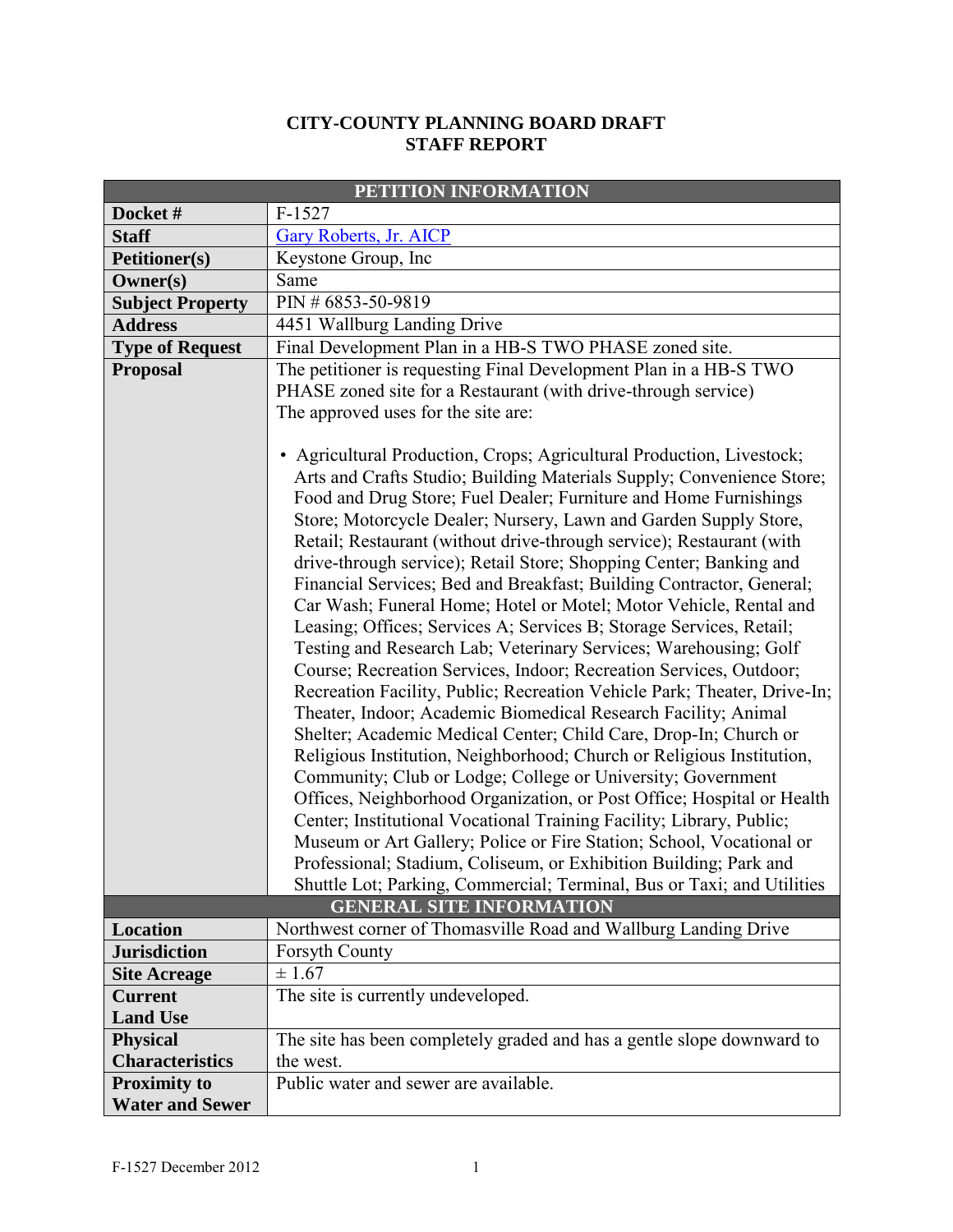| Stormwater/                      | No known issues. Because this site is within Forsyth County's                                           |                                                                                                                                             |                     |                                                                             |  |  |  |  |  |  |  |
|----------------------------------|---------------------------------------------------------------------------------------------------------|---------------------------------------------------------------------------------------------------------------------------------------------|---------------------|-----------------------------------------------------------------------------|--|--|--|--|--|--|--|
| <b>Drainage</b>                  | jurisdiction, state requirements may apply.<br>The site is not located within a water supply watershed. |                                                                                                                                             |                     |                                                                             |  |  |  |  |  |  |  |
| <b>Watershed and</b>             |                                                                                                         |                                                                                                                                             |                     |                                                                             |  |  |  |  |  |  |  |
| <b>Overlay Districts</b>         |                                                                                                         |                                                                                                                                             |                     |                                                                             |  |  |  |  |  |  |  |
| <b>Analysis of</b>               | The site includes no regulatory floodplains, steep slopes, or watersheds                                |                                                                                                                                             |                     |                                                                             |  |  |  |  |  |  |  |
| <b>General Site</b>              | and appears to be suitable for the proposed improvements.                                               |                                                                                                                                             |                     |                                                                             |  |  |  |  |  |  |  |
| <b>Information</b>               |                                                                                                         |                                                                                                                                             |                     |                                                                             |  |  |  |  |  |  |  |
|                                  | SITE ACCESS AND TRANSPORTATION INFORMATION                                                              |                                                                                                                                             |                     |                                                                             |  |  |  |  |  |  |  |
| <b>Street Name</b>               | <b>Classification</b>                                                                                   | Frontage                                                                                                                                    | <b>ADT</b><br>Count | Capacity/LOS D                                                              |  |  |  |  |  |  |  |
| Thomasville Road                 | Major<br>Thoroughfare                                                                                   | 353'                                                                                                                                        | 10,000              | 16,100                                                                      |  |  |  |  |  |  |  |
| <b>Wallburg Landing</b><br>Drive | <b>Private Street</b>                                                                                   | $\pm 395$                                                                                                                                   | <b>NA</b>           | <b>NA</b>                                                                   |  |  |  |  |  |  |  |
| <b>Proposed Access</b>           | The site will have two access points onto Wallburg Landing Drive.                                       |                                                                                                                                             |                     |                                                                             |  |  |  |  |  |  |  |
| Point(s)                         |                                                                                                         |                                                                                                                                             |                     |                                                                             |  |  |  |  |  |  |  |
| <b>Planned Road</b>              |                                                                                                         |                                                                                                                                             |                     | The Comprehensive Transportation Plan indicates that Thomasville Road       |  |  |  |  |  |  |  |
| <b>Improvements</b>              | (NC Highway 109) is recommended as a 2-lane undivided facility with                                     |                                                                                                                                             |                     |                                                                             |  |  |  |  |  |  |  |
|                                  | curb and gutter and sidewalks. The preferred alternative for the proposed                               |                                                                                                                                             |                     |                                                                             |  |  |  |  |  |  |  |
|                                  | Future NC Highway 109 has been chosen, and it will be on a new                                          |                                                                                                                                             |                     |                                                                             |  |  |  |  |  |  |  |
|                                  | alignment than the existing route.                                                                      |                                                                                                                                             |                     |                                                                             |  |  |  |  |  |  |  |
| <b>Sidewalks</b>                 |                                                                                                         |                                                                                                                                             |                     | The proposed site plan includes a sidewalk that extends from the adjacent   |  |  |  |  |  |  |  |
|                                  |                                                                                                         |                                                                                                                                             |                     | multifamily site to the westernmost access point. While this sidewalk       |  |  |  |  |  |  |  |
|                                  |                                                                                                         |                                                                                                                                             |                     | linkage does provide for pedestrian access between the two sites, it leaves |  |  |  |  |  |  |  |
|                                  |                                                                                                         |                                                                                                                                             |                     | pedestrians with an awkward route to the entrance of the building. Staff    |  |  |  |  |  |  |  |
|                                  |                                                                                                         |                                                                                                                                             |                     | has recommended that a sidewalk be extended up to the easternmost           |  |  |  |  |  |  |  |
|                                  |                                                                                                         |                                                                                                                                             |                     | access point to provide a more direct route into the building. In           |  |  |  |  |  |  |  |
|                                  |                                                                                                         | discussions with the petitioner, the difficulty in making said connection<br>ADA compliant was mentioned as an issue in providing the staff |                     |                                                                             |  |  |  |  |  |  |  |
|                                  |                                                                                                         |                                                                                                                                             |                     |                                                                             |  |  |  |  |  |  |  |
| <b>Transit</b>                   | Not available.                                                                                          | recommended route.                                                                                                                          |                     |                                                                             |  |  |  |  |  |  |  |
| <b>Analysis of Site</b>          | The site has good access and staff does not anticipate any negative                                     |                                                                                                                                             |                     |                                                                             |  |  |  |  |  |  |  |
| <b>Access and</b>                | transportation impacts from this request other than an increase in traffic                              |                                                                                                                                             |                     |                                                                             |  |  |  |  |  |  |  |
| <b>Transportation</b>            | associated with the proposed restaurant.                                                                |                                                                                                                                             |                     |                                                                             |  |  |  |  |  |  |  |
| <b>Information</b>               |                                                                                                         |                                                                                                                                             |                     |                                                                             |  |  |  |  |  |  |  |
|                                  | <b>CONFORMITY TO PLANS AND PLANNING ISSUES</b>                                                          |                                                                                                                                             |                     |                                                                             |  |  |  |  |  |  |  |
| <b>Legacy GMA</b>                | Growth Management Area 3 - Suburban Neighborhoods                                                       |                                                                                                                                             |                     |                                                                             |  |  |  |  |  |  |  |
| <b>Relevant Legacy</b>           |                                                                                                         |                                                                                                                                             |                     | Promote economic development that is compatible with existing               |  |  |  |  |  |  |  |
| <b>Recommendations</b>           |                                                                                                         |                                                                                                                                             |                     | residential neighborhoods and other business developments.                  |  |  |  |  |  |  |  |
| <b>Relevant Area</b>             | South Suburban Area Plan (2011)                                                                         |                                                                                                                                             |                     |                                                                             |  |  |  |  |  |  |  |
| Plan(s)                          |                                                                                                         |                                                                                                                                             |                     |                                                                             |  |  |  |  |  |  |  |
| <b>Area Plan</b>                 | $\bullet$                                                                                               |                                                                                                                                             |                     | The Area Plan recommends commercial use for the subject property.           |  |  |  |  |  |  |  |
| <b>Recommendations</b>           |                                                                                                         |                                                                                                                                             |                     |                                                                             |  |  |  |  |  |  |  |
| <b>Addressing</b>                |                                                                                                         |                                                                                                                                             |                     | The address assignment for this new building is 4451 Wallburg Landing       |  |  |  |  |  |  |  |
|                                  | Drive.                                                                                                  |                                                                                                                                             |                     |                                                                             |  |  |  |  |  |  |  |
| <b>Applicable</b>                |                                                                                                         |                                                                                                                                             |                     | $(R)(3)$ - Have changing conditions substantially affected the area in      |  |  |  |  |  |  |  |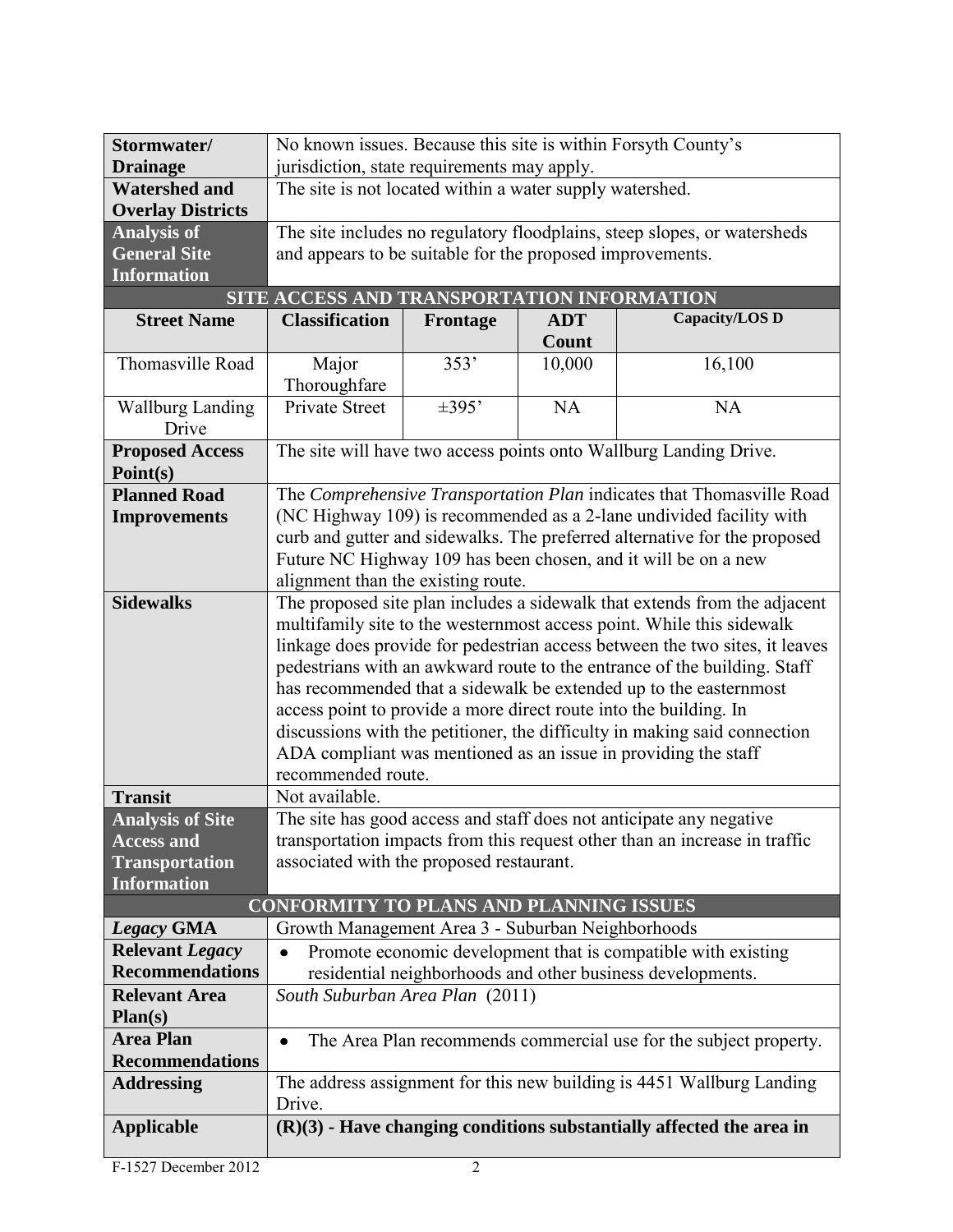| <b>Rezoning</b><br><b>Consideration</b>            |                       | the petition?                                                                                    |                                                                                                                                               |                  |                 |                 |                                                                            |  |  |  |  |  |
|----------------------------------------------------|-----------------------|--------------------------------------------------------------------------------------------------|-----------------------------------------------------------------------------------------------------------------------------------------------|------------------|-----------------|-----------------|----------------------------------------------------------------------------|--|--|--|--|--|
| from Chapter B,<br>Article VI,                     |                       | The adjacent apartment complex has continued to develop in accordance<br>with the approved plan. |                                                                                                                                               |                  |                 |                 |                                                                            |  |  |  |  |  |
| Section $6-2.1(R)$                                 |                       | $(R)(4)$ - Is the requested action in conformance with Legacy?                                   |                                                                                                                                               |                  |                 |                 |                                                                            |  |  |  |  |  |
|                                                    |                       | Yes                                                                                              |                                                                                                                                               |                  |                 |                 |                                                                            |  |  |  |  |  |
| <b>Analysis of</b>                                 |                       |                                                                                                  |                                                                                                                                               |                  |                 |                 |                                                                            |  |  |  |  |  |
| <b>Conformity to</b>                               |                       |                                                                                                  | The subject property is part of a larger site which primarily includes<br>multifamily residential development. The proposed Final Development |                  |                 |                 |                                                                            |  |  |  |  |  |
| <b>Plans</b> and                                   |                       |                                                                                                  | Plan would permit the construction of a 4,700 square foot restaurant along                                                                    |                  |                 |                 |                                                                            |  |  |  |  |  |
| <b>Planning Issues</b>                             |                       |                                                                                                  |                                                                                                                                               |                  |                 |                 | with its proposed drive through and associated parking. This is consistent |  |  |  |  |  |
|                                                    |                       |                                                                                                  | with the South Suburban Area Plan which recommends commercial use                                                                             |                  |                 |                 |                                                                            |  |  |  |  |  |
| for this site.<br><b>RELEVANT ZONING HISTORIES</b> |                       |                                                                                                  |                                                                                                                                               |                  |                 |                 |                                                                            |  |  |  |  |  |
| Case                                               |                       |                                                                                                  | Decision &                                                                                                                                    | <b>Direction</b> | <b>Acreage</b>  |                 | <b>Recommendation</b>                                                      |  |  |  |  |  |
|                                                    | <b>Request</b>        |                                                                                                  | <b>Date</b>                                                                                                                                   | from Site        |                 | <b>Staff</b>    | <b>CCPB</b>                                                                |  |  |  |  |  |
| $F-1527$                                           | <b>HB-S TWO</b>       |                                                                                                  | Approved                                                                                                                                      | Included         | 20.27           | Approval        | Approval                                                                   |  |  |  |  |  |
|                                                    | PHASE &               |                                                                                                  | $10-10-11$                                                                                                                                    | portion of       |                 |                 |                                                                            |  |  |  |  |  |
|                                                    | RM8-S to              |                                                                                                  |                                                                                                                                               | site             |                 |                 |                                                                            |  |  |  |  |  |
|                                                    | <b>HB-S TWO</b>       |                                                                                                  |                                                                                                                                               |                  |                 |                 |                                                                            |  |  |  |  |  |
|                                                    | PHASE &               |                                                                                                  |                                                                                                                                               |                  |                 |                 |                                                                            |  |  |  |  |  |
|                                                    | RM18-S &              |                                                                                                  |                                                                                                                                               |                  |                 |                 |                                                                            |  |  |  |  |  |
| $F-1332$                                           | RM18-S SPA            |                                                                                                  |                                                                                                                                               | 21.9<br>Included |                 | Denial          |                                                                            |  |  |  |  |  |
|                                                    | AG to HB-S<br>& RM8-S |                                                                                                  | Approved<br>$2 - 12 - 01$                                                                                                                     |                  |                 |                 | Approval                                                                   |  |  |  |  |  |
|                                                    |                       |                                                                                                  |                                                                                                                                               | current<br>site  |                 |                 |                                                                            |  |  |  |  |  |
|                                                    |                       | SITE PLAN COMPLIANCE WITH UDO REQUIREMENTS                                                       |                                                                                                                                               |                  |                 |                 |                                                                            |  |  |  |  |  |
| <b>Building</b>                                    |                       | <b>Square Footage</b>                                                                            |                                                                                                                                               |                  |                 |                 |                                                                            |  |  |  |  |  |
| <b>Square Footage</b>                              |                       | 4,700 sf                                                                                         |                                                                                                                                               |                  |                 |                 |                                                                            |  |  |  |  |  |
| <b>Parking</b>                                     |                       |                                                                                                  | <b>Required</b>                                                                                                                               | <b>Proposed</b>  |                 |                 | Layout                                                                     |  |  |  |  |  |
|                                                    |                       |                                                                                                  | 47 spaces                                                                                                                                     | 48 spaces        |                 |                 | Angled                                                                     |  |  |  |  |  |
| <b>Building Height</b>                             |                       |                                                                                                  | <b>Maximum</b>                                                                                                                                |                  |                 | <b>Proposed</b> |                                                                            |  |  |  |  |  |
|                                                    |                       |                                                                                                  | 60'                                                                                                                                           |                  |                 | 1 story         |                                                                            |  |  |  |  |  |
| <b>Impervious</b>                                  |                       |                                                                                                  | <b>Maximum</b>                                                                                                                                |                  | <b>Proposed</b> |                 |                                                                            |  |  |  |  |  |
| Coverage                                           |                       |                                                                                                  | 80%                                                                                                                                           |                  |                 | 59.27%          |                                                                            |  |  |  |  |  |
| <b>UDO Sections</b>                                |                       | $\bullet$                                                                                        | Chapter B, Article II, Section 2-1.3 (I) Highway Business District                                                                            |                  |                 |                 |                                                                            |  |  |  |  |  |
| <b>Relevant to</b>                                 |                       |                                                                                                  |                                                                                                                                               |                  |                 |                 |                                                                            |  |  |  |  |  |
| <b>Subject Request</b>                             |                       |                                                                                                  |                                                                                                                                               |                  |                 |                 |                                                                            |  |  |  |  |  |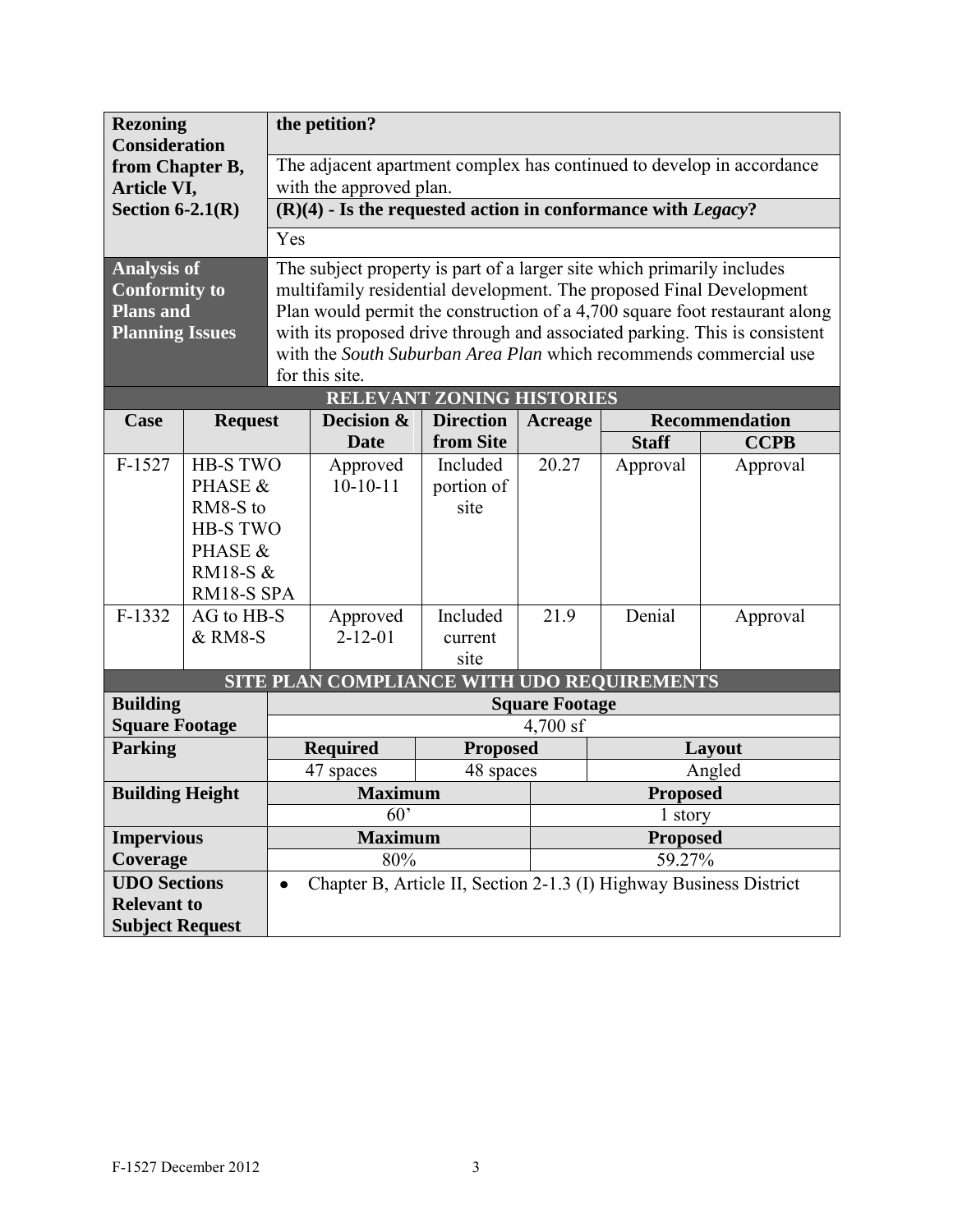| Complies with                                                                        | $(A)$ <i>Legacy</i> policies:                | Yes                                                                                                                                                      |  |  |  |  |  |
|--------------------------------------------------------------------------------------|----------------------------------------------|----------------------------------------------------------------------------------------------------------------------------------------------------------|--|--|--|--|--|
| Chapter B,<br>Article VII,                                                           | (B) Environmental Ord.                       | <b>NA</b>                                                                                                                                                |  |  |  |  |  |
| <b>Section 7-5.3</b>                                                                 | (C) Subdivision Regulations                  | NA                                                                                                                                                       |  |  |  |  |  |
| <b>Analysis of Site</b><br><b>Plan Compliance</b><br>with UDO<br><b>Requirements</b> | multifamily residential.                     | The site plan is for a Restaurant (with drive-through service). As noted<br>previously, the site is part of a larger development consisting primarily of |  |  |  |  |  |
|                                                                                      |                                              | <b>CONCLUSIONS TO ASSIST WITH RECOMMENDATION</b>                                                                                                         |  |  |  |  |  |
|                                                                                      |                                              |                                                                                                                                                          |  |  |  |  |  |
|                                                                                      | <b>Positive Aspects of Proposal</b>          | <b>Negative Aspects of Proposal</b>                                                                                                                      |  |  |  |  |  |
|                                                                                      | Request will provide for the construction of | The request will result in additional traffic.                                                                                                           |  |  |  |  |  |
| a new restaurant.                                                                    |                                              |                                                                                                                                                          |  |  |  |  |  |
| Request is consistent with the                                                       |                                              |                                                                                                                                                          |  |  |  |  |  |
| recommendations of the South Suburban                                                |                                              |                                                                                                                                                          |  |  |  |  |  |
| Area Plan.                                                                           |                                              |                                                                                                                                                          |  |  |  |  |  |
| The site is located along a major                                                    |                                              |                                                                                                                                                          |  |  |  |  |  |
| thoroughfare.                                                                        |                                              |                                                                                                                                                          |  |  |  |  |  |

The following proposed conditions are from interdepartmental review comments and are proposed in order to meet codes or established standards, or to reduce negative off-site impacts.

#### • **PRIOR TO THE ISSUANCE OF GRADING PERMITS:**

a. Developer shall obtain an updated driveway permit from NCDOT; additional improvements may be required prior to issuance of driveway permit.

## • **PRIOR TO THE ISSUANCE OF OCCUPANCY PERMITS**:

- a. All required improvements of the NCDOT driveway permit shall be completed.
- b. As shown on the site plan, freestanding signage for the subject property shall be limited to one (1) monument sign with a maximum height of six (6) feet and a maximum copy area of thirty-six (36) square feet.

## **STAFF RECOMMENDATION**: **Approval**

**NOTE:** These are **staff comments** only; final recommendations on projects are made by the City-County Planning Board, with final decisions being made by the appropriate Elected Body, who may approve, deny, table or request modification for any project. **THE APPLICANT OR REPRESENTATIVE IS STRONGLY ENCOURAGED TO ATTEND THE PUBLIC HEARINGS WHERE THE CASE WILL BE CONSIDERED BY THE PLANNING BOARD AND THE ELECTED BODY.**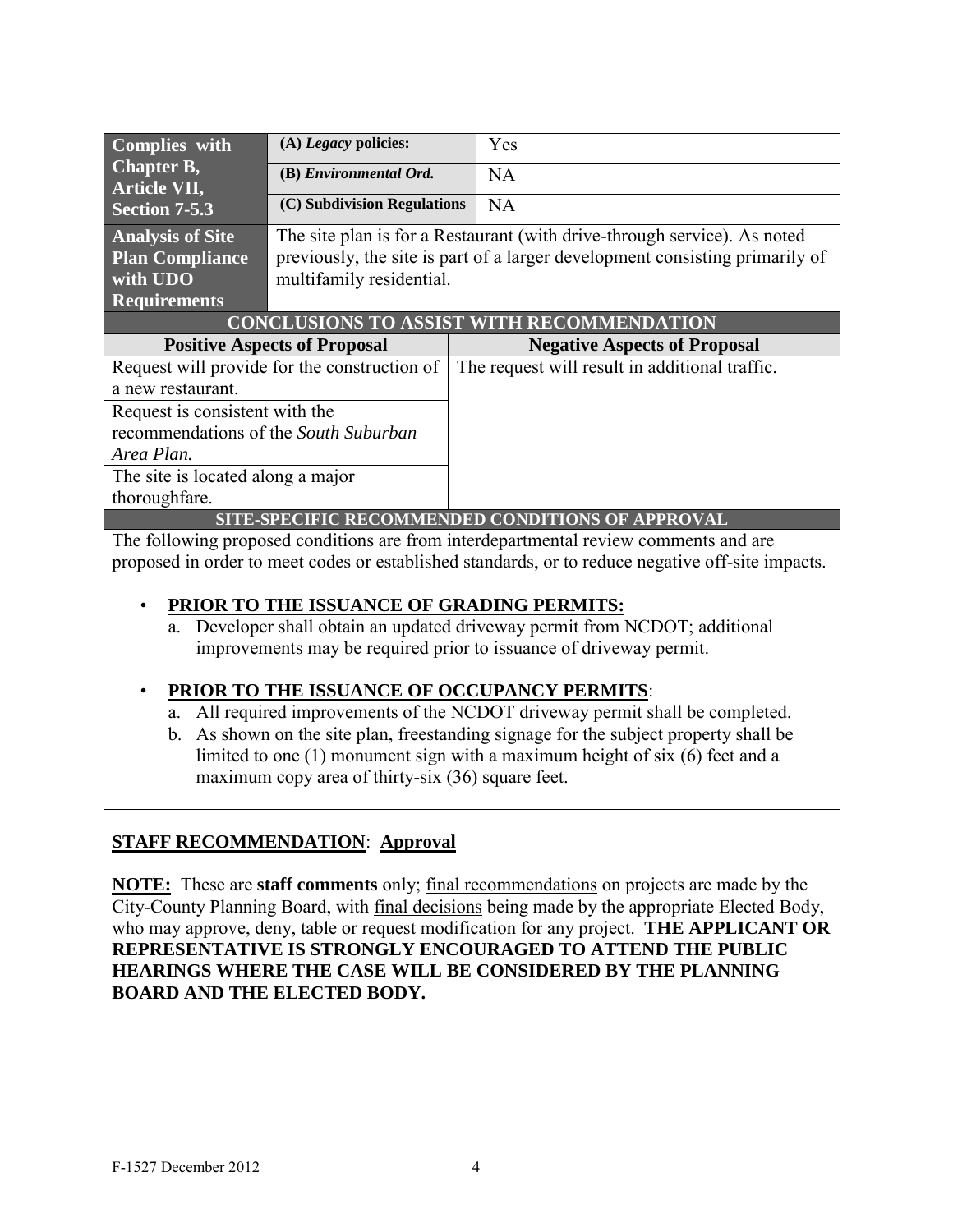# **CITY-COUNTY PLANNING BOARD PUBLIC HEARING MINUTES FOR F-1527 DECEMBER 13, 2012**

#### **PUBLIC HEARING**

FOR: None

AGAINST: None

#### **WORK SESSION**

MOTION: Paul Mullican moved approval of the Final Development Plan. SECOND: Clarence Lambe VOTE: FOR: Wesley Curtis, Arnold King, Clarence Lambe, Darryl Little, Lynne Mitchell, Paul Mullican, Brenda Smith, Allan Younger AGAINST: None EXCUSED: None

A. Paul Norby, FAICP Director of Planning

 $\overline{\phantom{a}}$  , which is a set of the set of the set of the set of the set of the set of the set of the set of the set of the set of the set of the set of the set of the set of the set of the set of the set of the set of th